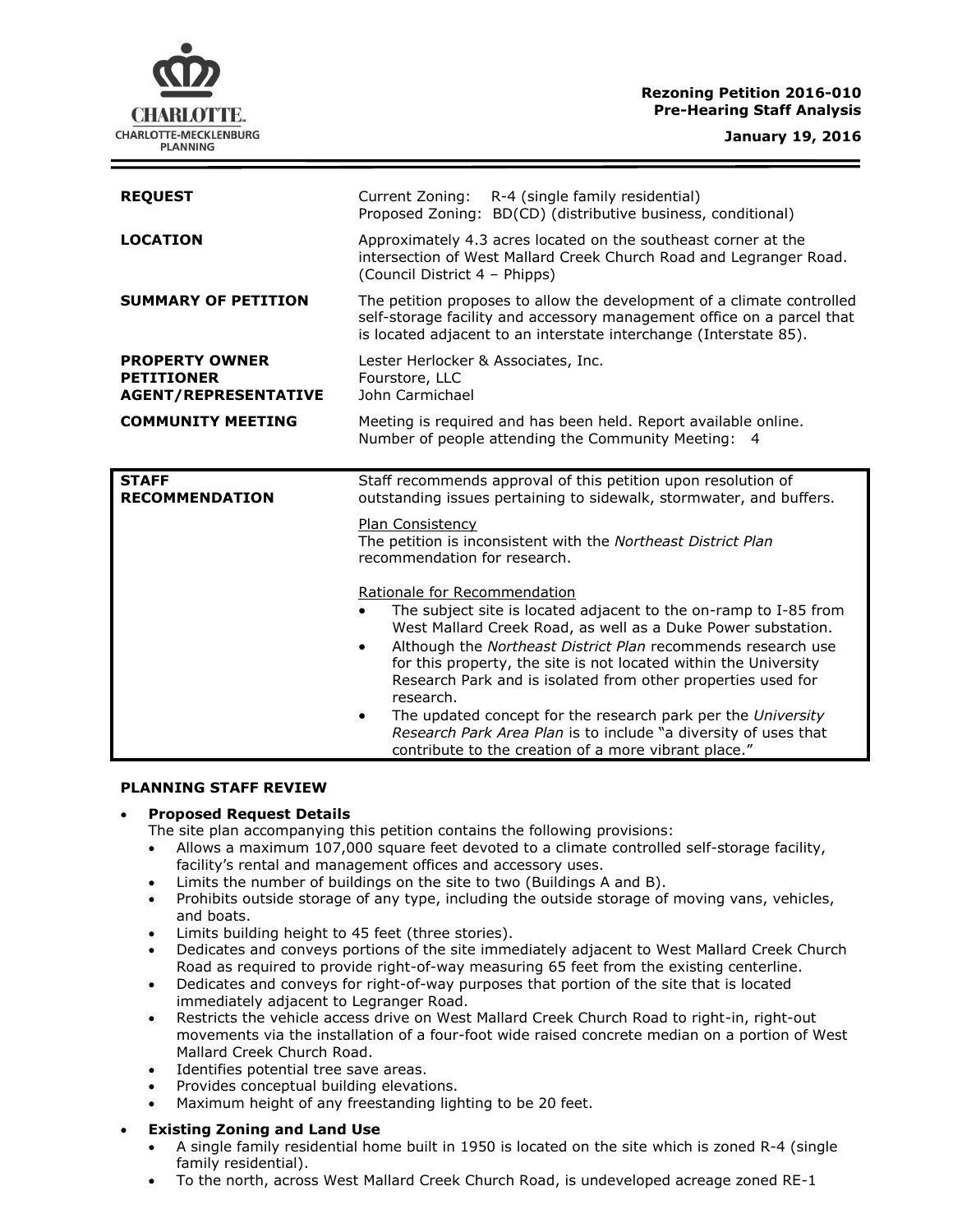(research) and RE-3(CD) (research, conditional), and a religious institution zoned R-3 (single family residential).

- To the west is a water tower, multi-family residential, and undeveloped acreage zoned R-4 (single family residential) and RE-3(O) (research, optional).
- To the south are a Duke Energy substation, low density single family detached residential housing, and undeveloped acreage on properties zoned R-4 (single family residential) and RE-1 (research).
- See "Rezoning Map" for existing zoning in the area.

## **Rezoning History in Area**

- Petition 2015-015 rezoned approximately 18.03 acres on the north side of Berkeley Place Drive between Pinnacle Drive and Revenna Lane, from BD(CD) (distributive business, conditional) and CC (commercial center) to CC (commercial center) and BD (distributive business, conditional) in order to exchange development rights and zoning for a 130,000-square foot self-storage facility with the development rights and zoning for a 258,000-square foot retail/office component.
- Petition 2014-035 rezoned approximately 90 acres located on the southeast corner at the intersection of David Taylor Drive and Claude Freeman Drive from RE-2 (research) to RE-3(O) (research, optional) and O-1(CD) (office, conditional) with five-year vested rights, to allow the expansion of office, research and laboratory facilities for an existing business in the University Research Park (Electrolux North America).
- Petition 2011-36 rezoned approximately 62.70 acres located on the south side of West Mallard Creek Church Road between Claude Freeman Drive and Legranger Road from RE-1 (research) to RE-3(O) (research, optional) with five-year vested rights, to allow a mixed use development consisting of retail, restaurant, hotel, office and multi-family residential uses.
- **Public Plans and Policies**
	- The *Northeast District Plan* (1996) recommends research as the adopted land use for this site. The Plan detailed how the development of the University Research Park was one of the main catalysts for growth in the Northeast District during the 1970's and 80's.

# **TRANSPORTATION CONSIDERATIONS**

- This petition will not generate a significant volume of traffic under the existing or proposed zoning. The primary transportation goal is to make incremental improvements to the adjacent street frontages to help complete the transportation system. The petition dedicates the future right-of-way needed for Mallard Creek Church Road and installs planting strips and sidewalks along the property frontage. CDOT is requesting the petitioner extend the sidewalk to the I-85 interchange ramp to avoid future gaps.
- Legranger Road is planned to be relocated further west through future redevelopment to allow future signalization with Mallard Creek Church Road. The site plan does not conflict with this future realignment.
- This site may be subject to the requirements of Chapter 19 under City code, which would require curb and gutter along the site frontage. The Engineering & Property Management Department will make this determination during the permitting process.
- See Outstanding Issues, Note 1.
	- **Vehicle Trip Generation:** Current Zoning: 210 trips per day (based on 17 single family dwellings) Proposed Zoning: 270 trips per day (based on 107,000 square feet of warehouse uses)

**DEPARTMENT COMMENTS** (see full department reports online)

- **Charlotte Area Transit System:** No issues.
- **Charlotte Department of Neighborhood & Business Services:** No issues.
- **Charlotte-Mecklenburg Schools:** Non-residential petitions do not impact the number of students attending local schools.
- **Charlotte-Mecklenburg Storm Water Services:** No issues.
- **Charlotte Water:** No issues.
- **Engineering and Property Management:** See Outstanding Issues, Notes 2 and 3.
- **Mecklenburg County Land Use and Environmental Services Agency:** No issues.
- **Mecklenburg County Parks and Recreation Department:** No comments received.